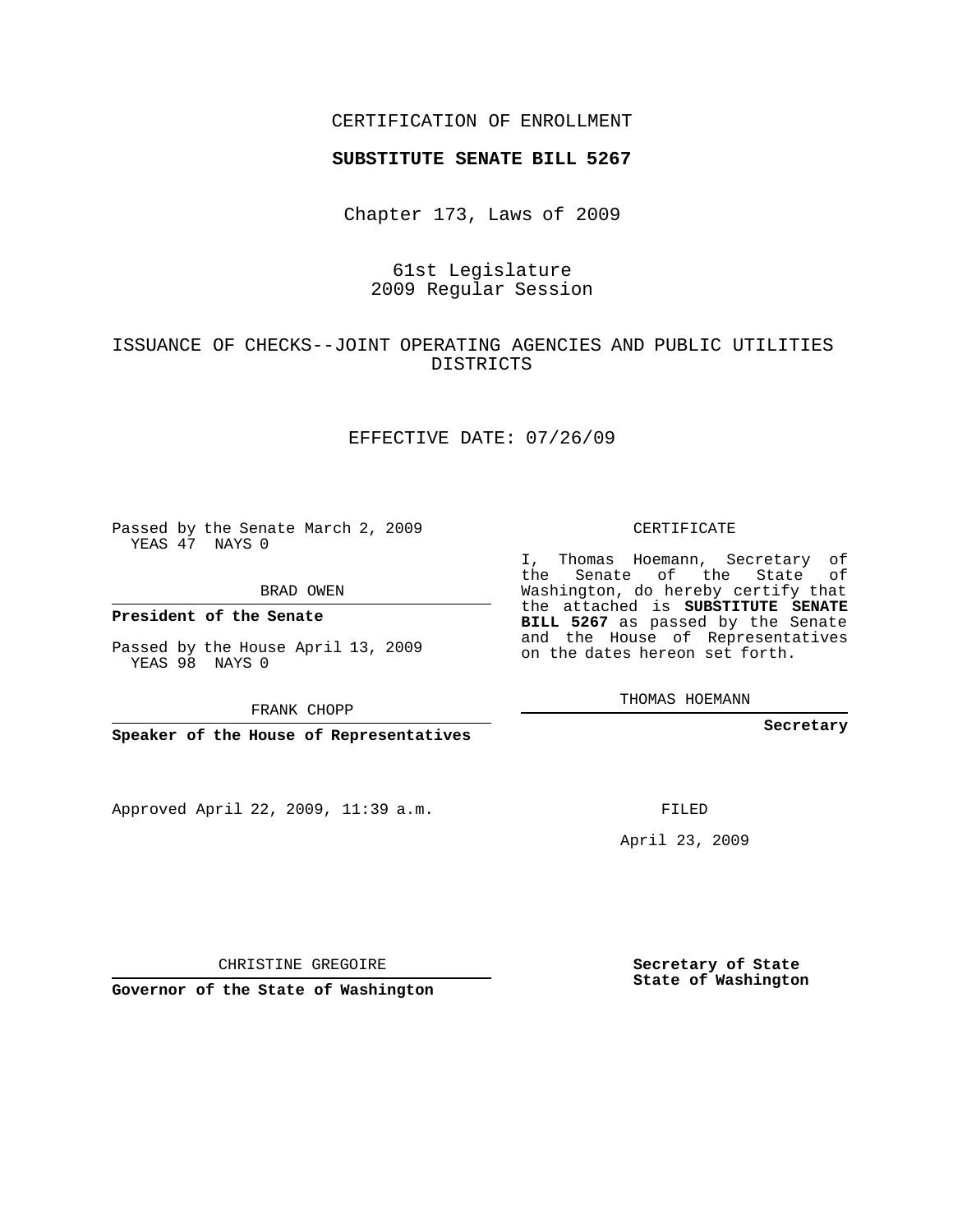# **SUBSTITUTE SENATE BILL 5267** \_\_\_\_\_\_\_\_\_\_\_\_\_\_\_\_\_\_\_\_\_\_\_\_\_\_\_\_\_\_\_\_\_\_\_\_\_\_\_\_\_\_\_\_\_

\_\_\_\_\_\_\_\_\_\_\_\_\_\_\_\_\_\_\_\_\_\_\_\_\_\_\_\_\_\_\_\_\_\_\_\_\_\_\_\_\_\_\_\_\_

Passed Legislature - 2009 Regular Session

### **State of Washington 61st Legislature 2009 Regular Session**

**By** Senate Government Operations & Elections (originally sponsored by Senators Sheldon, Berkey, Morton, Kastama, and Delvin)

READ FIRST TIME 02/02/09.

 1 AN ACT Relating to the issuance of checks by joint operating 2 agencies and public utility districts; and amending RCW 43.52.375 and 3 54.24.010.

4 BE IT ENACTED BY THE LEGISLATURE OF THE STATE OF WASHINGTON:

 5 **Sec. 1.** RCW 43.52.375 and 1982 1st ex.s. c 43 s 7 are each amended 6 to read as follows:

 (1) The board of each joint operating agency shall by resolution appoint a treasurer. The treasurer shall be the chief financial officer of the operating agency, who shall report at least annually to the board a detailed statement of the financial condition of the operating agency and of its financial operations for the preceding fiscal year. The treasurer shall advise the board on all matters affecting the financial condition of the operating agency. Before 14 entering upon his or her duties the treasurer shall give bond to the operating agency, with a surety company authorized to write such bonds in this state as surety, in an amount which the board finds by resolution will protect the operating agency against loss, conditioned 18 that all funds which he or she receives as such treasurer will be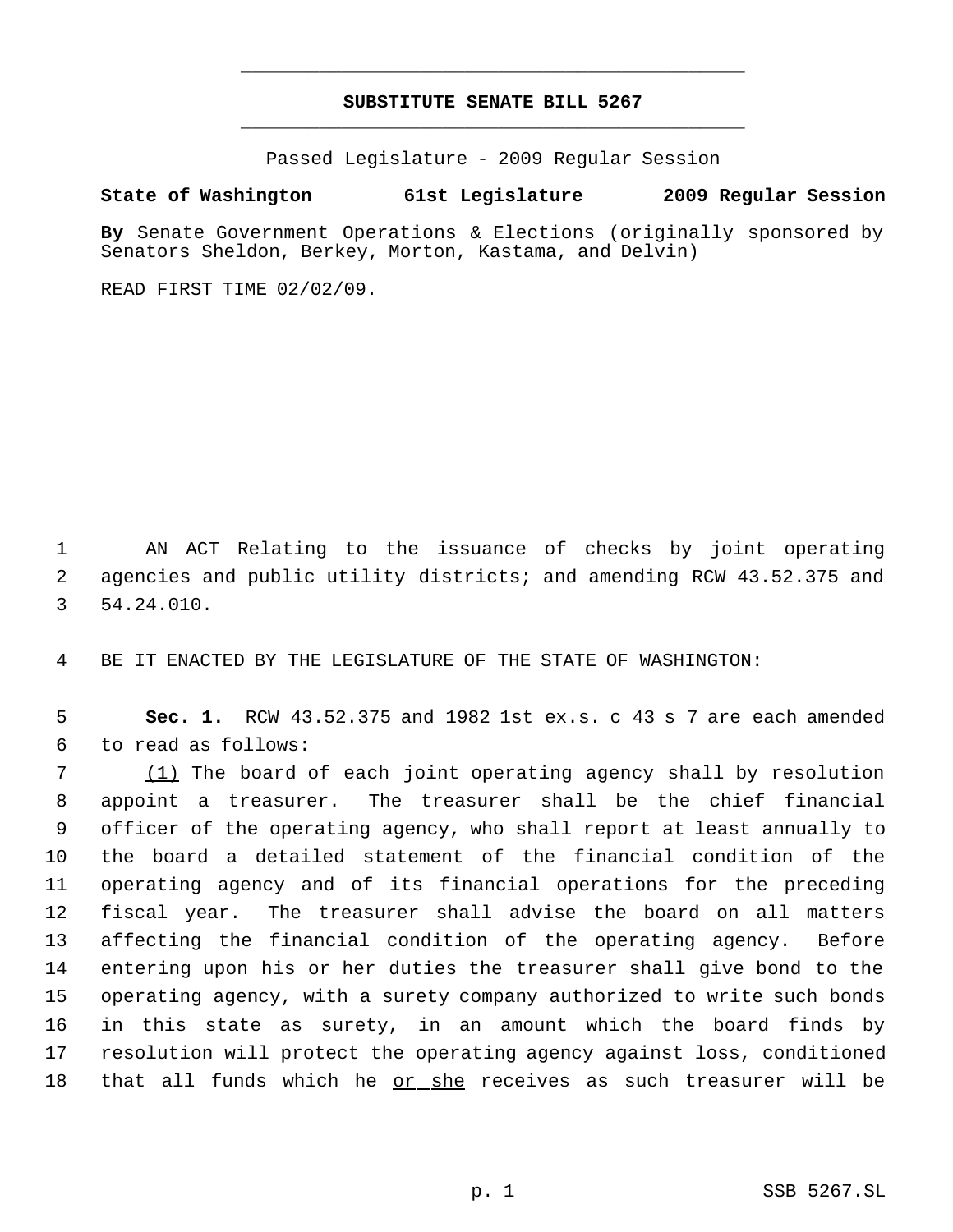faithfully kept and accounted for and for the faithful discharge of his 2 or her duties. The amount of such bond may be decreased or increased from time to time as the board may by resolution direct.

4 (2) The board shall also appoint an auditor and may require him or 5 her to give a bond with a surety company authorized to do business in the state of Washington in such amount as it shall by resolution prescribe, conditioned for the faithful discharge of his or her duties. The auditor shall report directly to the board and be responsible to it 9 for discharging his or her duties.

 (3) The premiums on the bonds of the auditor and the treasurer shall be paid by the operating agency. The board may provide for coverage of said officers and other persons on the same bond.

 (4) All funds of the joint operating agency shall be paid to the 14 treasurer and shall be disbursed by  $((\frac{h}{m}))$  the treasurer only on 15 checks or warrants issued by the auditor upon orders or vouchers approved by the board: PROVIDED, That the board by resolution may authorize the managing director or any other bonded officer or employee as legally permissible to approve or disapprove vouchers presented to defray salaries of employees and other expenses of the operating agency arising in the usual and ordinary course of its business, including expenses incurred by the board of directors, its executive committee, or the executive board in the performance of their duties. All moneys of the operating agency shall be deposited forthwith by the treasurer in such depositaries, and with such securities as are designated by rules of the board. The treasurer shall establish a general fund and 26 such special funds as shall be created by the board, into which he  $o r$ 27 she shall place all money of the joint operating agency as the board by resolution or motion may direct.

 (5) The board may adopt a policy for the payment of claims or other 30 obligations of the operating agency, which are payable out of solvent 31 funds, and may elect to pay such obligations by check or warrant. However, if the applicable fund is not solvent at the time payment is 33 ordered, then no check may be issued and payment shall be by warrant. When checks are to be used, the board shall designate the qualified public depositary upon which the checks are to be drawn as well as the officers required or authorized to sign the checks. For the purposes 37 of this chapter, "warrant" includes checks where authorized by this subsection.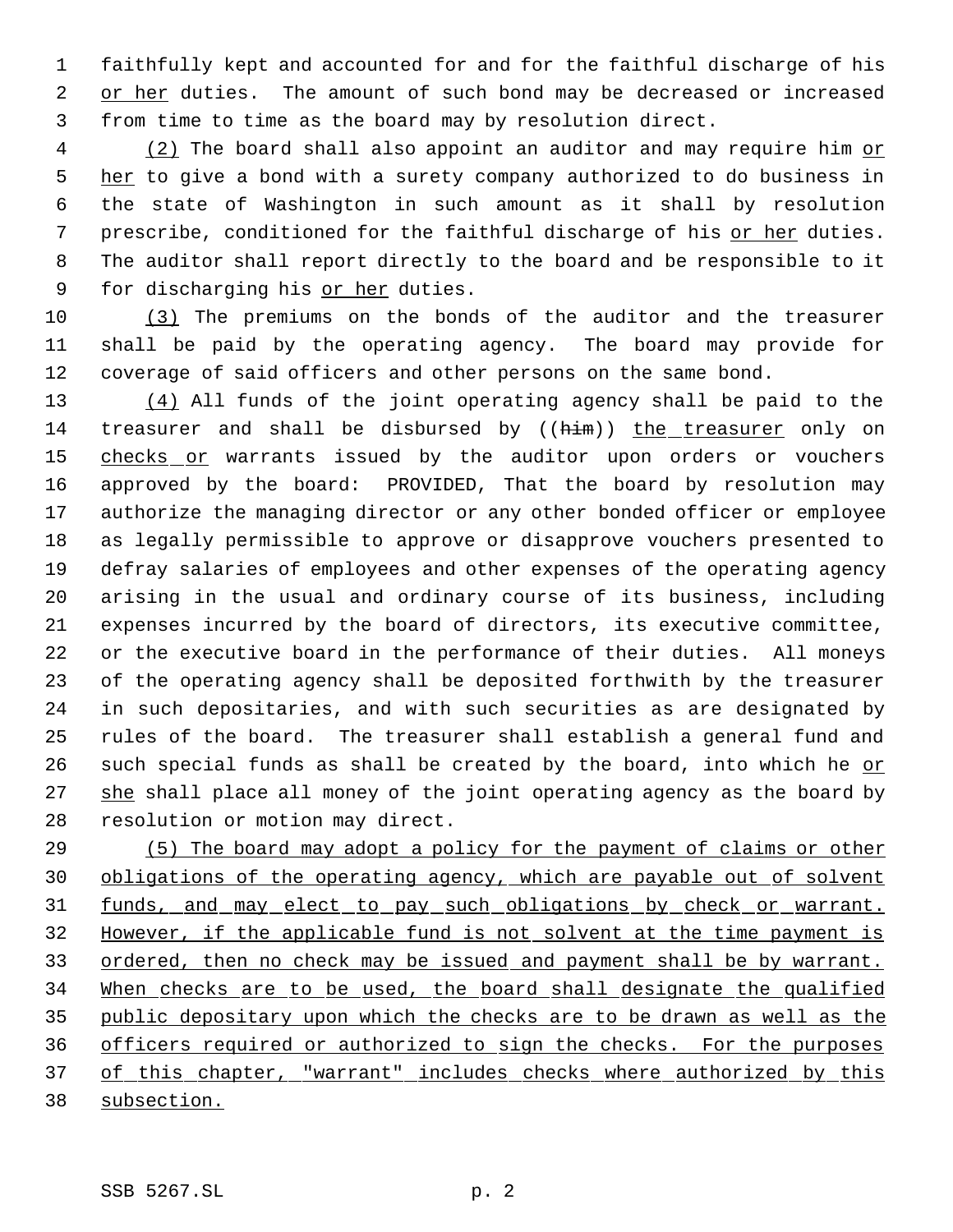**Sec. 2.** RCW 54.24.010 and 1999 c 18 s 6 are each amended to read as follows:

 (1) The treasurer of the county in which a utility district is located shall be ex officio treasurer of the district: PROVIDED, That the commission by resolution may designate some other person having experience in financial or fiscal matters as treasurer of the utility district. The commission may require a bond, with a surety company authorized to do business in the state of Washington, in an amount and under the terms and conditions which the commission by resolution from time to time finds will protect the district against loss. The premium on any such bond shall be paid by the district.

12 (2) All district funds shall be paid to the treasurer and shall be 13 disbursed by him or her only on warrants issued by an auditor appointed by the commission, upon orders or vouchers approved by it. The treasurer shall establish a public utility district fund, into which 16 shall be paid all district funds, and he or she shall maintain such 17 special funds as may be created by the commission, into which he or she shall place all money as the commission may, by resolution, direct.

19 (3) If the treasurer of the district is the treasurer of the county all district funds shall be deposited with the county depositaries under the same restrictions, contracts, and security as provided for county depositaries; if the treasurer of the district is some other person, all funds shall be deposited in such bank or banks authorized to do business in this state as the commission by resolution shall designate, and with surety bond to the district or securities in lieu thereof of the kind, no less in amount, as provided in RCW 36.48.020 for deposit of county funds.

 (4) Such surety bond or securities in lieu thereof shall be filed or deposited with the treasurer of the district, and approved by resolution of the commission.

 (5) All interest collected on district funds shall belong to the district and be deposited to its credit in the proper district funds.

 (6) A district may provide and require a reasonable bond of any other person handling moneys or securities of the district: PROVIDED, That the district pays the premium thereon.

 (7) If the treasurer of the district is some other person than the treasurer of the county, the commission may adopt a policy for the payment of claims or other obligations of the utility district, which